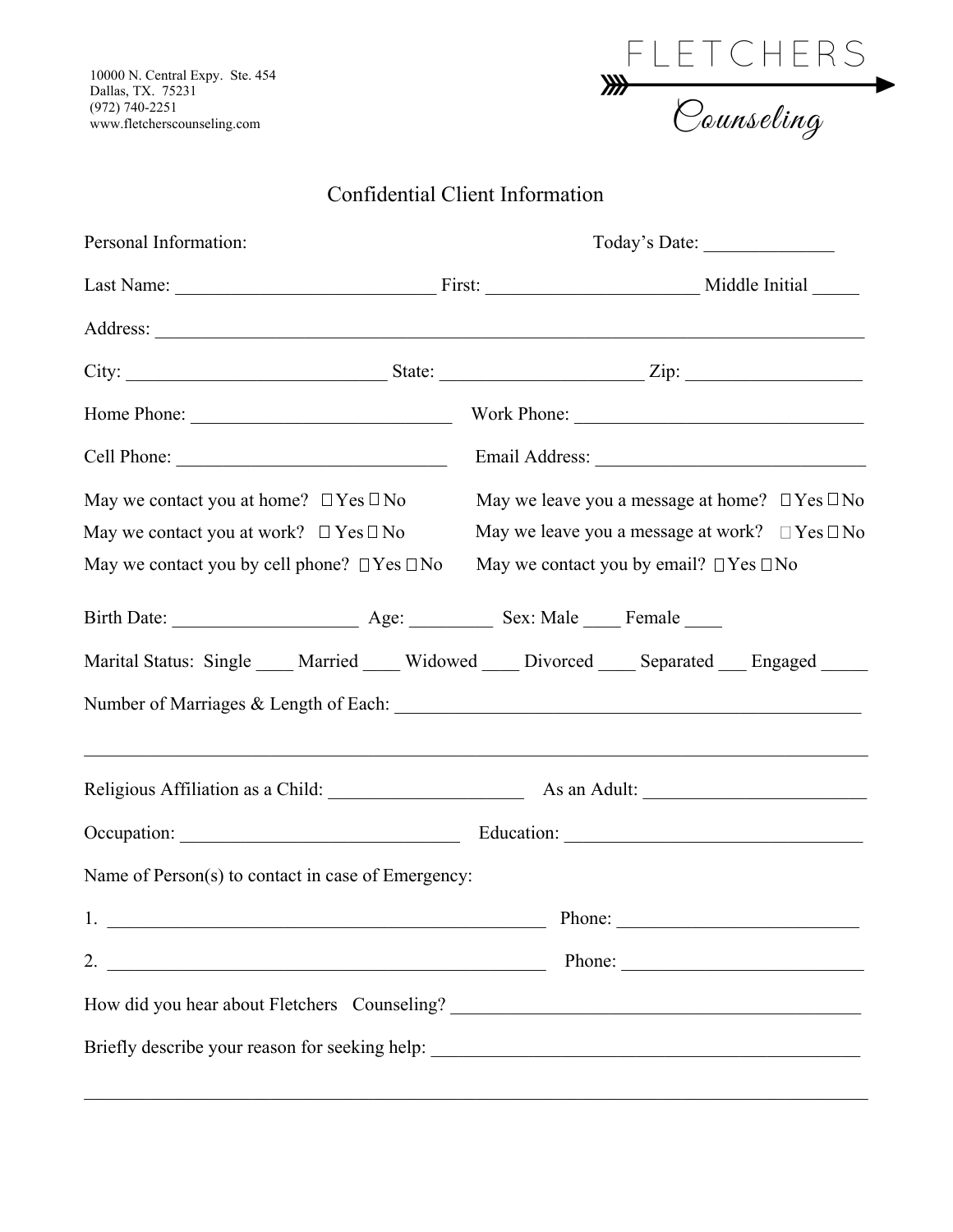## **Family Members**

Please give the name, age, and relationship to you of each member of your family (use the back if necessary) Relationship to you Name Age Please give the names, age, and relationship to you of your family of origin (parents, siblings) Name Age Relationship to you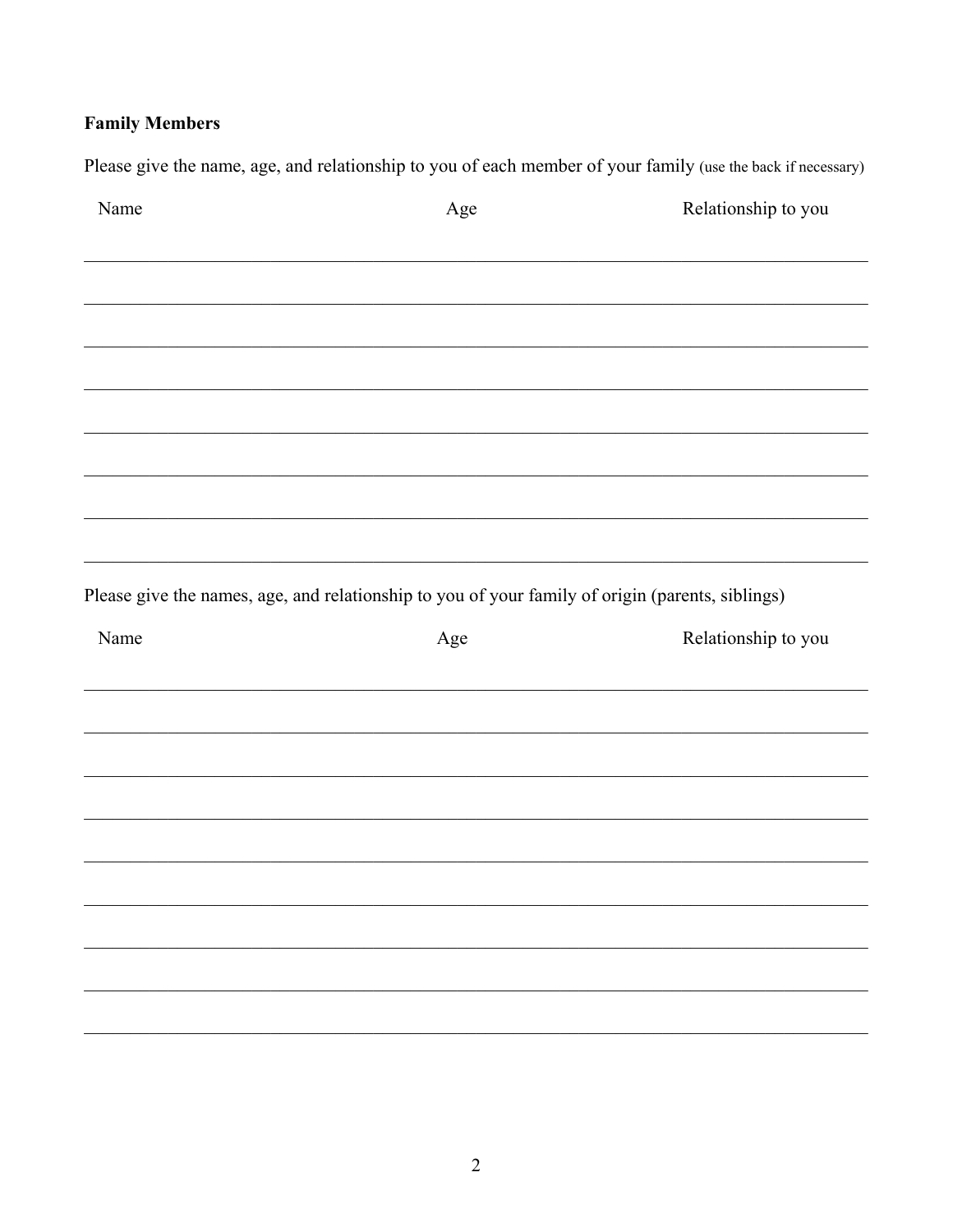Does anyone in your family suffer from alcoholism, an eating disorder, depression or anything that might be considered a mental disorder? Please explain. \_\_\_\_\_\_\_\_\_\_\_\_\_\_\_\_\_\_\_\_\_\_\_\_\_\_\_\_\_\_\_\_\_\_\_\_\_\_\_

| Have you ever been sexually abused? $\Box$ Yes $\Box$ No                | emotionally abused? $\square$ Yes $\square$ No | physically abused? $\square$ Yes $\square$ No<br>spiritually abused? $\Box$ Yes $\Box$ No                         |
|-------------------------------------------------------------------------|------------------------------------------------|-------------------------------------------------------------------------------------------------------------------|
| <b>Medical Information</b>                                              |                                                |                                                                                                                   |
|                                                                         |                                                | How would you rate your current physical health? $\square$ Excellent $\square$ Good $\square$ Fair $\square$ Poor |
|                                                                         |                                                | How would you rate your current psychological health? <b>Excellent EGood Eair EPoor</b>                           |
|                                                                         |                                                | How would you rate your current spiritual health? <b>Excellent EGood Eair EPoor</b>                               |
|                                                                         |                                                | Are you currently experiencing any physical problems (e.g. headaches, body aches) $\Box$ Yes $\Box$ No            |
|                                                                         |                                                |                                                                                                                   |
|                                                                         |                                                |                                                                                                                   |
|                                                                         |                                                |                                                                                                                   |
|                                                                         |                                                |                                                                                                                   |
|                                                                         |                                                |                                                                                                                   |
|                                                                         |                                                | Number of pregnancies: Number of miscarriages: Number of abortions:                                               |
|                                                                         |                                                | Have you ever been hospitalized for an emotional disorder, eating disorder or chemical dependency?                |
| $\Box Yes \quad \Box No$                                                |                                                |                                                                                                                   |
| If yes, please list hospital, doctor's name, dates, and specific reason |                                                |                                                                                                                   |
|                                                                         |                                                | Hospital: ____________________Date: ____________Doctor: _________________________                                 |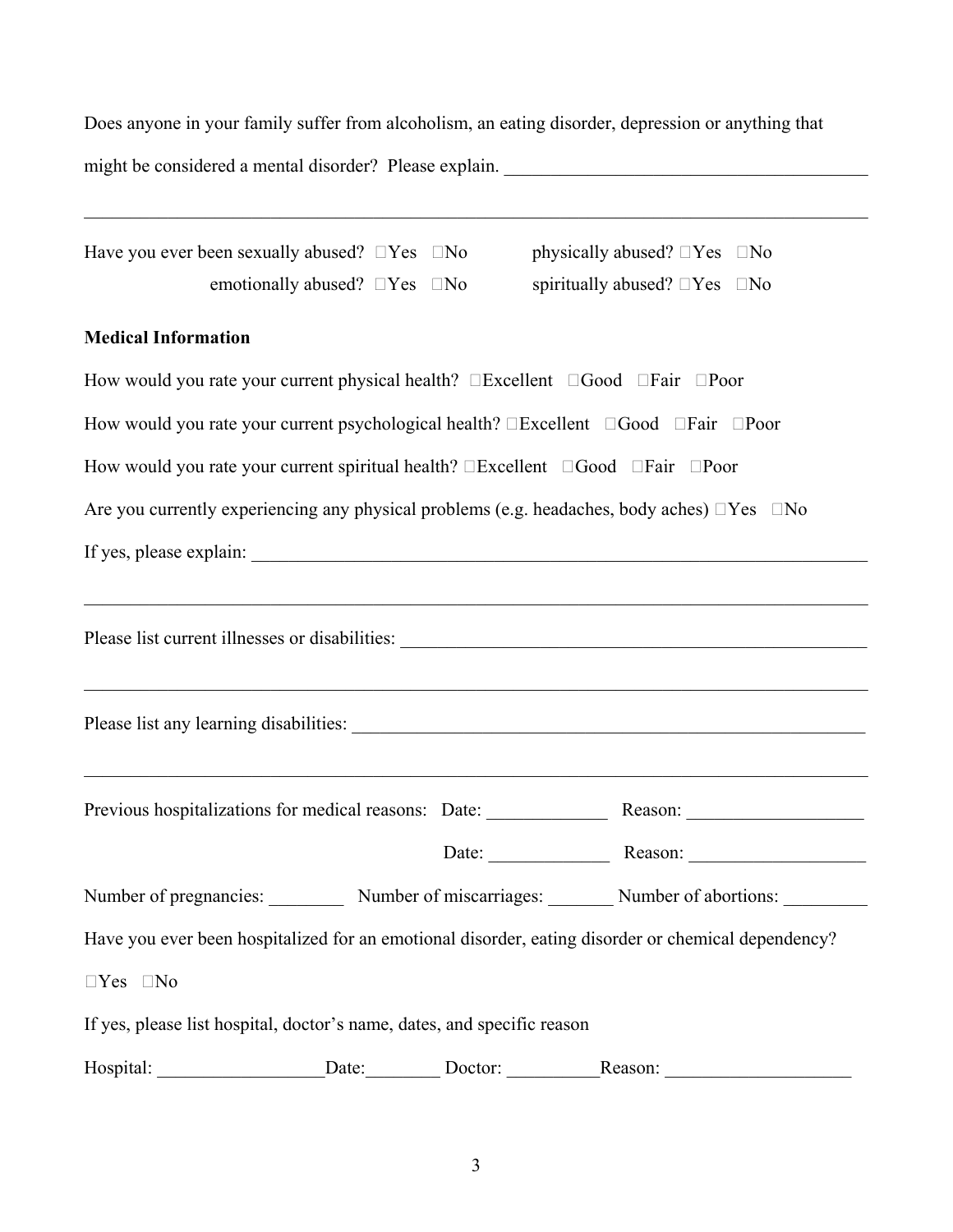| Have you ever been diagnosed with or treated for any type of mental illness? $\square$ Yes $\square$ No          |  |  |  |  |
|------------------------------------------------------------------------------------------------------------------|--|--|--|--|
|                                                                                                                  |  |  |  |  |
| Has any family member ever been diagnosed with or treated for any type of mental illness? $\Box$ Yes $\Box$ No   |  |  |  |  |
|                                                                                                                  |  |  |  |  |
| ,我们也不能在这里的时候,我们也不能在这里的时候,我们也不能会在这里的时候,我们也不能会在这里的时候,我们也不能会在这里的时候,我们也不能会在这里的时候,我们也不<br>Has any family member ever: |  |  |  |  |
| $\Box$ Attempted suicide $\Box$ Committed suicide $\Box$ Attempted homicide $\Box$ Committed homicide            |  |  |  |  |
|                                                                                                                  |  |  |  |  |
|                                                                                                                  |  |  |  |  |
|                                                                                                                  |  |  |  |  |
| Please list the name and dosage of any psychiatric medications you are currently taking:                         |  |  |  |  |
| Please list any over-the-counter or prescription medications and dosage you are currently taking:                |  |  |  |  |
| What do you hope to gain from counseling?                                                                        |  |  |  |  |
|                                                                                                                  |  |  |  |  |